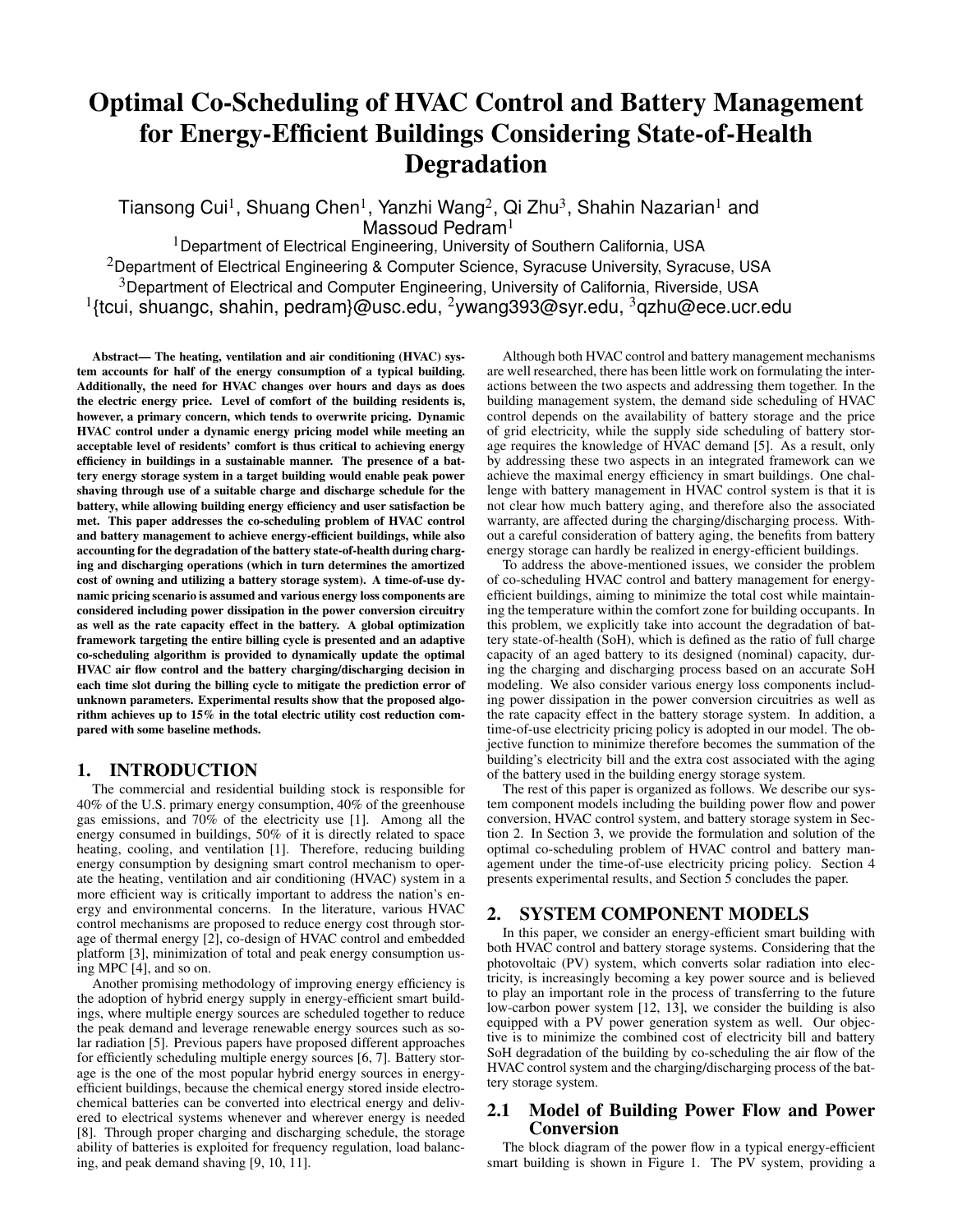power supply of  $P_{pv}$ , and the battery storage system, in which the charging power is denoted by  $P_{bat}$ , are connected to the building DC power bus through unidirectional and bidirectional DC-DC converters, respectively. Notice that  $P_{bat}$  can be positive, negative or zero. A positive value of  $P_{bat}$  means the battery is being charged, a negative value indicates discharging from the battery storage, and zero represents no charging or discharging operation. The DC power bus is further connected to the residential AC power bus via bidirectional AC-DC interfaces (e.g., inverters, rectifiers, and transformer circuitries). The power consumption from HVAC control system  $(P_{hvac})$  is the part that we need to manage in this paper. The building AC load on the AC bus ( $P_{load}$ ) corresponds to other building tasks such as lighting, fire and security. The AC power bus is further connected to the state-level or national smart grid and the power from the grid  $P_{grid}$  is related to the building's electricity bill. We consider realistic power conversion circuits (i.e., the power conversion efficiency is less than 100%) in this work, and use  $\eta_1$ ,  $\eta_2$  and  $\eta_3$  to denote the power efficiency of the converters between the PV system and the DC power bus, the converters between the battery storage and the DC power bus, and the AC-DC interface connecting the DC power bus and the AC power bus, respectively. Typical conversion efficiency values are in the range of 85% to 95% [14, 15]. There are three *operation modes*



Figure 1: Power flow of an energy-efficient smart building including HVAC control, PV system, battery storage system, building load and the external power grid. The directions of arrows represent the directions of the power flow.

in the above-mentioned power flow. In the first mode, the battery system is discharging ( $P_{bat} \leq 0$ ), and thus, the building loads are supplied simultaneously by the grid, the PV system as well as the battery storage. In the second mode, the battery system is charged by the PV system only, and the surplus PV power generation is used to supply HVAC system and other building loads. In this mode, part of the power generated by the PV system flows from the DC bus to the AC bus  $(\eta_1 \cdot P_{pv} - \frac{1}{\eta_2} \cdot P_{bat} \ge 0)$ . In the last mode, the PV system is not sufficient for charging the battery storage  $(\eta_1 \cdot P_{pv} - \frac{1}{\eta_2} \cdot P_{bat} < 0)$ . Thus, the battery storage is simultaneously charged by the PV system as well as the converted power from grid. In general,  $P_{grid}$  can be calculated using the following equation:

$$
P_{grid} = \begin{cases} P_{hvac} + P_{load} - \eta_3(\eta_1 P_{pv} - \eta_2 P_{bat}), & P_{bat} \le 0 \\ P_{hvac} + P_{load} - \eta_3(\eta_1 P_{pv} - \frac{1}{\eta_2} P_{bat}), & 0 < P_{bat} \le \eta_1 \eta_2 P_{pv} \\ P_{hvac} + P_{load} - \frac{1}{\eta_3}(\eta_1 P_{pv} - \frac{1}{\eta_2} P_{bat}), & P_{bat} > \eta_1 \eta_2 P_{pv} \end{cases}
$$
(1)

For the convenience of expression, the relationship in Eqn. (1) will be referred to as  $P_{grid} = f_{grid}(P_{hvac}, P_{load}, P_{pv}, P_{bat})$  in the rest of this paper.

# 2.2 Model of HVAC control

HVAC is the technology of indoor and vehicular environmental which aims at providing thermal comfort and acceptable indoor air quality. Previous work [16] used an encoded temperature variable  $T_{ctrl}(t)$  and  $u(t)$  to represent the room temperature state and air flow at a certain time t. Assuming the HVAC system keeps an air flow  $u(t)$ for a certain time period  $\Delta_t$ , the room temperature updates following the equation:

$$
T_{ctrl}(t + \Delta_t) = A_n \cdot T_{ctrl}(t) + B_n \cdot u(t) + E_n \cdot D(t), \quad (2)
$$

where  $A_n$ ,  $B_n$  and  $E_n$  are HVAC specific parameters which are functions of  $\Delta_t$ ,  $T_{ctrl}(t)$  is a state vector comprised of five elements, and  $D(t)$  is the disturbance from external sources (e.g. solar radiance, wind, etc.) at time t. The five elements in  $T_{ctrl}(t)$  correspond to the temperature of the four surrounding walls of a room and the temperature of the room itself. To maintain the building temperature at a comfortable zone, at any time t,  $T_{ctrl}(t)$  needs to satisfy the following constraint:

$$
T_{lowBound}(t) \le C_n \cdot T_{ctrl}(t) \le T_{upBound}(t), \tag{3}
$$

where  $C_n = [0 \ 0 \ 0 \ 0 \ 1]$  is used to find the temperature of the room, and  $T_{lowBound}(t)$  and  $T_{upBound}(t)$  are the lower bound and upper bound of the comfort zone in terms of air termperature at a certain time. The air flow also needs to follow the constraint:

$$
U_{lowBound} \le u(t) \le U_{upBound},\tag{4}
$$

meaning that the maximal achievable value of  $u(t)$  is  $U_{upBound}$ , while the minimal achievable value of  $u(t)$  is  $U_{lowBound}$ . Given the HVAC air flow, its power consumption  $P_{hvac}$  can be calculated using the equation:

$$
P_{hvac}(t) = (c_1 \cdot u(t)^3 + c_2 \cdot u(t)^2 c_3 \cdot u(t) + c_4) A C_p / 100 \quad (5)
$$

where  $c_1$ ,  $c_2$ ,  $c_3$  and  $c_4$  are HVAC power coefficients [16] and  $AC_p$ represents the AC power in the system.

#### 2.3 Model of Battery System

#### *2.3.1 Battery Storage*

The most critical effect that causes power loss in the storage system of a battery is the rate capacity effect [17]. High-peak pulsed discharging current will deplete much more of the battery's stored energy than a smooth workload with the same total energy demand. We define *discharging efficiency* of a battery, denoted by  $\eta_{rate,d}$ , as the ratio of the battery's output current to the degradation rate of its stored charge amount. The rate capacity effect specifies that the discharging efficiency of a battery decreases with the increase of the battery's discharging current. The *charging efficiency* of a battery, denoted by  $\eta_{rate,c}$ , is defined similarly.

According to Peukert's formulae [18],  $\eta_{rate,d}$  and  $\eta_{rate,c}$  are described as functions of the charging current  $I_c$  and the discharging current  $I_d$ , respectively, as follows:

$$
\eta_{rate,c}(I_c) = \frac{1}{(I_c/I_{ref})^{\alpha_c}}, \ \eta_{rate,d}(I_d) = \frac{1}{(I_d/I_{ref})^{\alpha_d}} \qquad (6)
$$

where  $\alpha_c$  and  $\alpha_d$  are Peukert's coefficients with typical values in the range of  $0.1$ - $0.3$ ,  $I_{ref}$  denotes the reference current level for charging and discharging which is typically the current that can fully deplete the battery in 20 hours. It can be observed that the efficiency values  $\eta_{rate,c}$  and  $\eta_{rate,d}$  in Eqn. (6) will be higher than 100% if  $I_c < I_{ref}$  or  $I_d < I_{ref}$ , which contradicts common sense. To address this issue, we use a slightly modified version of Peukert's formulae such that  $\eta_{rate,c}$ and  $\eta_{rate,d}$  will be saturated at 100% when the charging/discharging current is low.

We denote the change rate of the stored energy in the battery by  $P_{bat, int}$ , which can be positive (charging the storage), negative (discharging from the storage), or zero. Based on the modified Peukert's formulae, the relationship between  $P_{bat, int}$  and the input power of the battery, denoted by  $P_{bat}$ , is given by

$$
P_{bat} = \begin{cases} V_{bat} \cdot I_{bat,ref} \cdot (\frac{P_{bat,int}}{V_{bat} \cdot I_{bat,ref}})^{\beta_c}, & \frac{P_{bat,int}}{V_{bat} \cdot I_{bat,ref}} > 1 \\ -V_{bat} \cdot I_{bat,ref} \cdot (\frac{|P_{bat,int}|}{V_{bat} \cdot I_{bat,ref}})^{\beta_d}, & \frac{P_{bat,int}}{V_{bat} \cdot I_{bat,ref}} < -1 \\ P_{bat,int}, & otherwise \end{cases}
$$
(7)

where  $V_{bat}$  is the battery terminal voltage and is assumed to be (nearly) constant, and coefficients  $\beta_c$  and  $\beta_d$  are given by

$$
\beta_c = \frac{1}{1 - \alpha_c}, \ \beta_d = \frac{1}{1 + \alpha_d} \tag{8}
$$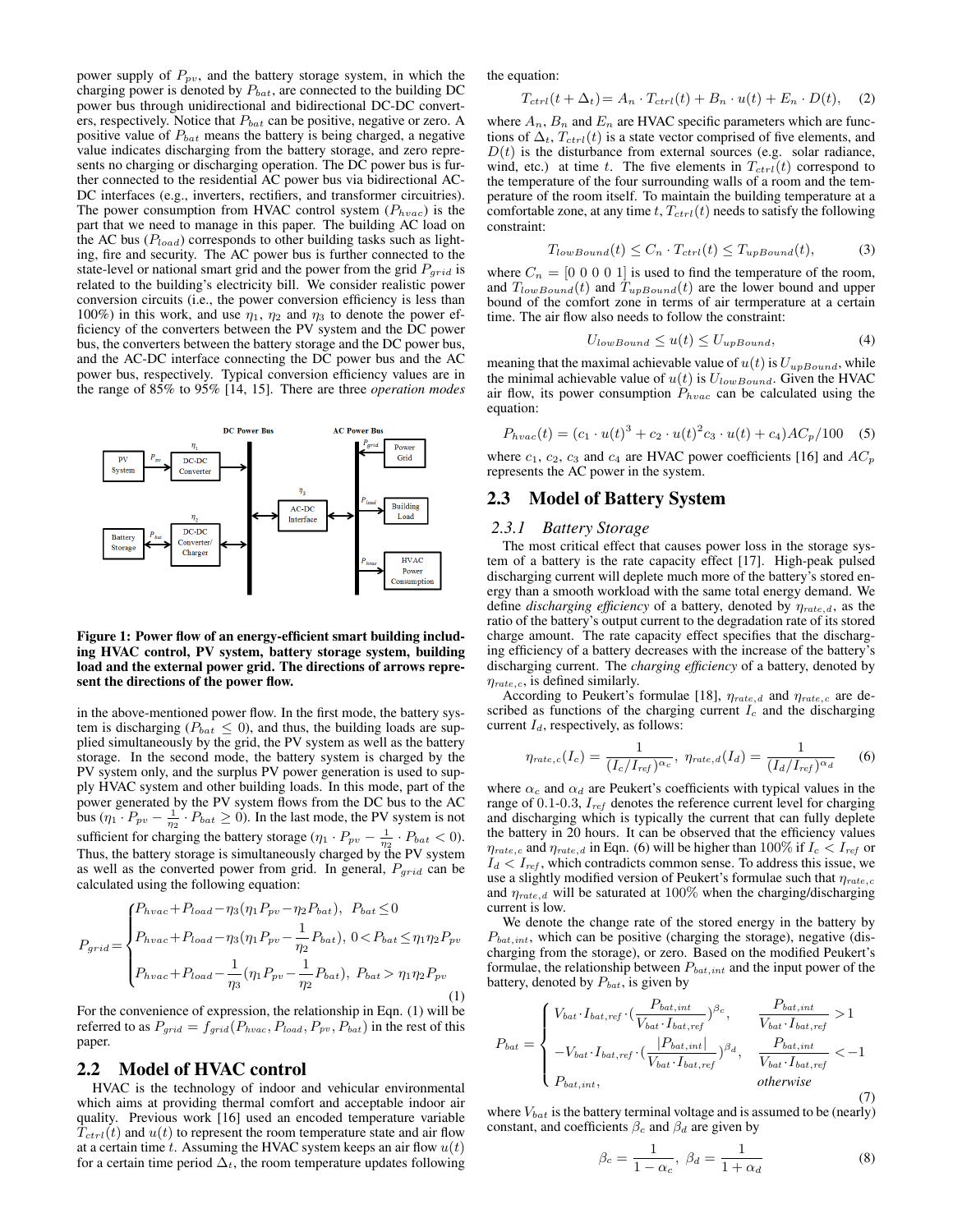For the convenience of expression, the relationship in Eqn. (7) will be referred to as  $P_{bat} = f_{bat}(P_{bat,int})$  in the rest of this paper. One important observation is that this function is a convex and monotonically increasing function over the input domain  $-\infty$  <  $P_{bat, int}$  <  $\infty$ . An example of  $f_{bat}(\cdot)$  with  $\beta_c = 1.1$  and  $\beta_d = 0.9$  is shown in Figure 2, from which one can see that rate capacity effect makes the charging/discharging process less efficient.



Figure 2: Relationship between  $P_{bat}$  and  $P_{bat,int}$  considering the rate capacity effect.

# *2.3.2 Battery SoH Degradation*

Another significant portion of power loss for batteries [19] is due to the state-of-health (SoH) degradation, i.e. the charge capacity of a battery will slowly degrade as the battery ages. The amount of SoH degradation, denoted by  $D_{SoH}$ , is defined as:

$$
D_{SoH} = \frac{C_{full}^{nom} - C_{full}}{C_{full}^{nom}} \times 100\%
$$
 (9)

where  $C_{full}^{nom}$  is the nominal charge capacity of a new battery and  $C_{full}$ is the charge capacity of the battery in its current state. Considering the SoH degradation, the state-of-charge (SoC) of a battery is defined as follows:

$$
SoC = \frac{C_{bat}}{C_{full}} \times 100\%
$$
 (10)

where  $C_{bat}$  is the remaining charge stored in the battery. The SoH degradation of a battery is difficult to estimate because it is related to a set of long-term electrochemical reactions inside the battery. These effects strongly depend on the operating condition of the battery such as charging and discharging currents, number of charge-discharge cycles, SoC swing, average SoC, and operation temperature [20, 21]. Although very accurate, some electrochemistry-based models such as the one proposed in [22] are too complicated to be applied to an optimization problem like ours. In this paper, we use the SoH degradation model proposed in [23], which calculates the SoH degradation based on charging cycles and shows a good match with real data. In the applied model, a *charging cycle* is defined as a process of charging a battery cell from  $SoC_{low}$  to  $SoC_{high}$  and discharging it from  $SoC_{high}$ to  $SoC_{low}$  after that. The average SoC and the SoC swing during one charging cycle, denoted by  $SoC_{avg}$  and  $SoC_{swing}$ , respectively, are defined as follows:

$$
SoC_{avg} = (SoC_{low} + SoC_{high})/2
$$
\n(11)

$$
SoC_{swing} = SoC_{high} - SoC_{low} \tag{12}
$$

The SoH degradation of one charging cycle, denoted by  $D_{SoH, cycle}$ , is calculated as

$$
D_1 = K_{CO} \cdot exp[(SoC_{swing} - 1) \cdot \frac{T_{ref}}{K_{ex} \cdot T_B}] + 0.2 \frac{\tau}{\tau_{life}}
$$
  
\n
$$
D_2 = D_1 \cdot exp[4K_{SoC} \cdot (SoC_{avg} - 0.5)] \cdot (1 - D_{SoH})
$$
 (13)  
\n
$$
D_{SoH,cycle} = D_2 \cdot exp[K_T \cdot (T_B - T_{ref}) \cdot \frac{T_{ref}}{T_B}]
$$

where  $K_{co}$ ,  $K_{ex}$ ,  $K_{SoC}$ , and  $K_T$  are battery specific parameters;  $T_B$ and  $T_{ref}$  are the battery's operation temperature and reference temperature, respectively,  $\tau$  is the duration of this charging/discharging cycle, and  $\tau_{life}$  is the calendar life of this battery.

We use  $\tilde{D}_{Soft, cycle} (SoC_{swing}, SoC_{avg})$  to denote the relationship between  $D_{SoH,cycle}$ ,  $SoC_{swing}$ , and  $SoC_{avg}$ . The total SoH degradation (compared to a new battery) after  $M$  charging cycles is calculated by:

$$
D_{SoH} = \sum_{m=1}^{M} D_{SoH,cycle,m} \tag{14}
$$

where  $D_{SoH,cycle,m}$  denotes the SoH degradation in the m-th cycle calculated using Eqn. (13). One can observe in Eqn. (13) that the normalized SoH degradation value  $D_{SoH}$  accumulates over the battery lifetime from 0 (brand new) to 100% (no capacity left). In the literature, one typically uses  $D_{SoH} = 20\%$  or  $\bar{D}_{SoH} = 30\%$  as a threshold to indicate the battery's end of life. An example of SoH degradation under different  $SoC_{avg}$ 's and  $SoC_{swing}$ 's with a threshold of  $D_{SoH} = 20\%$  is shown in Figure 3. There are two important observations drawn from the figure: (i) a higher SoH degradation rate is caused by both a higher SoC swing and a higher average SoC level in each charging/discharging cycle, and (ii) the cycle life of a Li-ion battery increases superlinearly with respect to the reduction of SoC swing and average SoC.



Figure 3: Li-ion battery SoH degradation versus SoC swing (at different average SoC levels) and average SoC level (at different SoC swings).

# 3. HVAC CONTROL AND BATTERY MANAGE-MENT CO-SCHEDULING ALGORITHM

#### 3.1 Problem description

In this section, we present the formulation and solution of the cost minimization problem for an energy-efficient building through the coscheduling of HVAC control and battery management. A slotted time model is adopted for decision making in which all system constraints as well as decisions are provided for discrete time intervals with equal and constant length  $\Delta_t$ , and we consider the optimization framework for a *billing period* with N time slots. The temperature variable in HVAC system and battery SoC level at time slot  $i$  are denoted by  $Tctr[i]$  and  $SoC[i]$  respectively where  $0 \le i \le N$ . The initial building temperature variable is given by  $Tctr1[0] = Tctr1_{ini}$ , the initial SoC level of the battery is given by  $SoC[0] = SoC_{ini}$ . We assume the battery can be re-used in the next billing cycle, the final SoC level  $SoC[N]$  should also be  $SoC_{ini}$ . The total cost function is comprised of two parts: the energy cost charged from the power grid, and the cost associated with battery aging, given as follows:

$$
Cost_{total} = Cost_{energy} + Cost_{aging}
$$
 (15)

We consider a dynamic pricing function is offered by the power grid, in which the price of one unit of energy (kWh) during the  $i$ -th time slot is denoted by  $\Pi[i]$  and is pre-announced at the beginning of the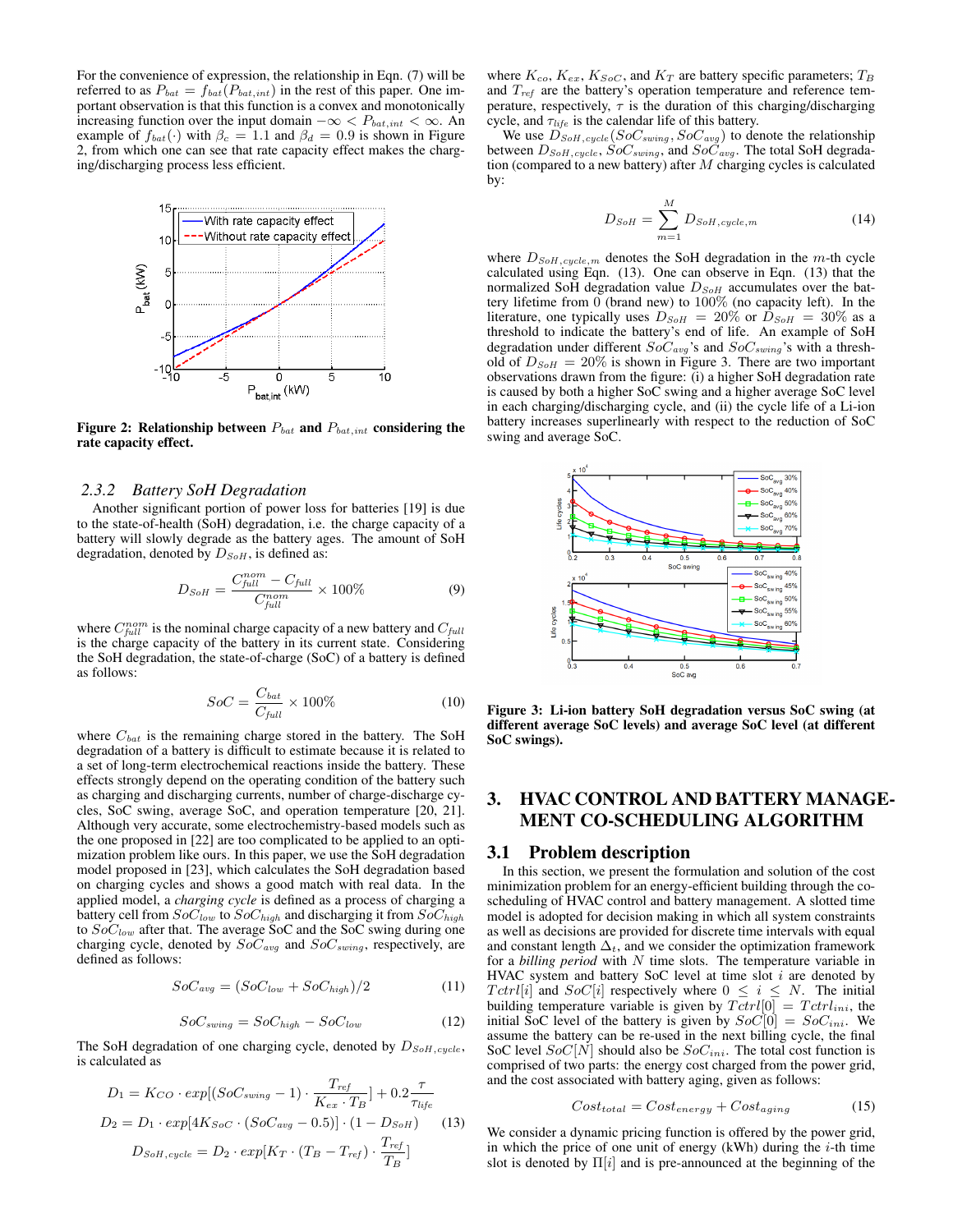billing period. The energy cost in Eqn. (15) is calculated as follows:

$$
Cost_{energy} = \sum_{i=1}^{N} \Pi[i] \cdot P_{grid}[i] \cdot \Delta_t \tag{16}
$$

And the battery aging cost is given by (we assume that the battery reaches end-of-life when SoH degradation is 30%):

$$
Cost_{aging} = \frac{D_{SoH}}{1 - SoH_{th}} \cdot Cost_{bat}
$$
 (17)

where  $Cost_{bat}$  is the cost to purchase and replace the battery,  $D_{SoH}$ represents the amount of SoH degradation during the charging and discharging process, and  $SoH_{th}$  is the threshold SoH level (typically 70%) at which the battery should be replaced.

According to Eqn. (1),  $P_{grid}[i]$  is a function of battery charging, PV power generation, building power load as well as HVAC power consumption (denoted by  $P_{bat}[i]$ ,  $P_{pv}[i]$ ,  $P_{load}[i]$ , and  $P_{hvac}[i]$  respectively) at time slot *i*. Apart from  $P_{hvac}[i]$  and  $P_{bat}[i]$  which can be controlled by HVAC and battery systems, the values of  $P_{pv}[i]$ and  $P_{load}[i]$  can not be exactly determined until time slot i unfolds. In order to reflect the potential opportunity for peak power shaving through co-scheduling of HVAC control and battery management in all future time slots, we propose to estimate the values of  $P_{pv}[i]$  and  $P_{load}[i]$  (denoted by  $P_{pv}[i]$  and  $P_{load}[i]$ ) based on other factors such as weather report, building task schedule, and data from history.

However, the prediction error of these parameters adds to the difficulty of accurately calculating the total cost while maintaining certain constrains in future time slots. To tackle this problem, we propose the following adaptive co-scheduling framework to handle the prediction error. At the beginning of the  $i$ -th time slot, the HVAC power consumption and battery charging plan are determined for all future time slots based on the current knowledge of the system parameters (either given or estimated). While the actions of  $P_{hvac}[i]$  and  $P_{bat}[i]$  take place at the *i*-th time slot, the values of  $P_{hvac}[i + 1], \ldots, P_{hvac}[N]$ and  $P_{bat}[i + 1], \ldots, P_{bat}[N]$  will be further updated at the next decision epoch at the beginning of the  $(i + 1)$ -th time slot when our knowledge of parameters including  $\hat{P}_{pv}[i+1]$  and  $\hat{P}_{load}[i+1]$  are updated.

### 3.2 Adaptive Co-Scheduling Problem Formulation

We describe the adaptive co-scheduling problem of HVAC control and battery management at the beginning of the  $i$ -th hour. At that time, the current temperature variable and the SoC level of the battery is given by  $T_{ctrl}[i - 1]$  and  $SoC[i - 1]$ . The amount of HVAC power consumption and battery charging, i.e.  $P_{hvac}[i]$  and  $P_{bat}[i]$ , are derived by jointly considering the next hour (the  $i$ -th hour) and all other hours in the future (the  $(i + 1)$ -th to N-th hour). As mentioned in Section 3.1, in order to consider all future time slots, the unknown parameters including the PV power generation and building power load will first be estimated. While finding these estimations, we assume that necessary information (e.g. weather report, building task schedule, data from history, etc.) is available.

To estimate the future building temperature change under a certain level of HVAC power consumption, we first need to determine the air flow at the that time slot. According to Eqn. (5), relationship between  $P_{hvac}[i']$  and the air flow at a future time slot i' (denoted by  $u[i'], i \leq i' \leq N$ ) is given by:

$$
P_{hvac}[i'] = (c_1 \cdot u[i']^3 + c_2 \cdot u[i']^2 + c_3 \cdot u[i'] + c_4)AC_p/100
$$
 (18)

For the convenience of expression, the relationship in Eqn. (18) will be referred to as  $P_{have}[i'] = f_{hvac}(u[i'])$  in the rest of this paper. Notice that  $u[i']$  and  $P_{hvac}[i']$  have a one-to-one mapping relationship. To solve the problem more effectively, we set  $u[i']$  as our optimization variable in our algorithm.

And based on Eqn. (2), estimated temperature variable will update at time slot  $i'$  following the equation:

$$
\hat{T}_{ctrl}[i'] = A_n \cdot \hat{T}_{ctrl}[i'-1] + B_n \cdot u[i'] + E_n \cdot \hat{D}[i'], i \leq i' \leq N \tag{19}
$$

where  $A_n$ ,  $B_n$  and  $E_n$  are HVAC specific parameters corresponding to  $\Delta_t$  and  $\hat{D}[i']$  is another estimated value which should be predicted and dynamically updated based on the most recent information.

In addition, SoC values for future time slots, denoted by  $SoC[i'],$ are determined by:

$$
SoC[i'] = SoC[i-1] + \sum_{j=i}^{i'} \frac{P_{bat, int}[j] \cdot \Delta_T}{V_{bat} \cdot C_{full}}, i \leq i' \leq N \quad (20)
$$

where  $P_{bat, int}[j]$  is a function of  $P_{bat}[j]$  and can be calculated according to Eqn. (7). Considering that there is also a one-to-one mapping relationship between  $P_{bat, int}[j]$  and  $P_{bat}[j]$  and we set  $P_{bat, int}[j]$  as our optimization variable in our algorithm.

Knowing the SoC values of future time slots, we provide as follows an estimate of the SoH degradation of the battery during the charging and discharging process. We approximate the combination of the process as multiple charge/discharge cycles of the battery in all the future time slots. The highest and lowest SoC values  $SoC_{high}[i]$  and  $SoC_{low}[i]$  in these discharge/charge cycles are:

$$
SoC_{high}[i] = \max_{i \le i' \le N} SoC[i'] \tag{21}
$$

$$
SoC_{low}[i] = \min_{i \le i' \le N} SoC[i'] \tag{22}
$$

And the SoH degradation of the battery in future time slots is estimated by:

$$
D_{SoH}[i] = N_C[i] \cdot D_{SoH,cycle}(SoC_{swing}[i], SoC_{avg}[i]) \tag{23}
$$

where  $D_{SoH,cycle}(SoC_{swing}[i], SoC_{avg}[i])$  is defined as in Eqn. (13) and  $N_c[i]$  is the equivalent charging cycles in future time slots that can be calculated as

$$
N_C[i] = \sum_{j=i}^{N} \frac{P_{bat, int}[j] \cdot \mathbf{I}[P_{bat}[j] > 0] \cdot \Delta_t}{V_{bat} \cdot C_{full} \cdot SoC_{swing}}
$$
(24)

where I<sup>[-]</sup> is the indicator function. Based on the above calculations, the adaptive control problem at the beginning of time slot  $i$  ( $1 \le i \le$  $N$ ) can be formulated as follows:

*Given:* Current SoC level  $SoC[i - 1]$ , current temperature condition  $T_{ctrl}[i - 1]$ .

**Predict:**  $\hat{P}_{pv}[i'], \hat{P}_{load}[i']$  and  $\hat{D}[i']$  for  $i \leq i' \leq N$ .

*Find:*  $u[i']$  and  $P_{bat, int}[i']$  for  $i \leq i' \leq N$ .

*Minimize:* Estimated objective function in Eqn.(15).

*Subject to:* HVAC temperature constraint, HVAC air flow constraint, battery charging constraint, and battery SoC constraint. To solve the problem efficiently after predicting the values of the unknown parameters, we propose to use a solution framework with an outer loop and a kernel algorithm. In the outer loop, we iterate over a set of possible values of  $SoC_{high}[i]$  and  $SoC_{low}[i]$ . In each iteration, given the range of the SoC of the battery during the charging and discharging process, we formulate an optimization problem as follows:

*Find:*  $u[i']$ 's and  $P_{bat, int}[i']$ 's.

*Minimize:*

$$
\sum_{i'=i}^{N} \Pi[i'] \cdot P_{grid}[i'] \cdot \Delta_t + \frac{D_{SoH}[i]}{1 - SoH_{th}} \cdot Cost_{bat} \tag{25}
$$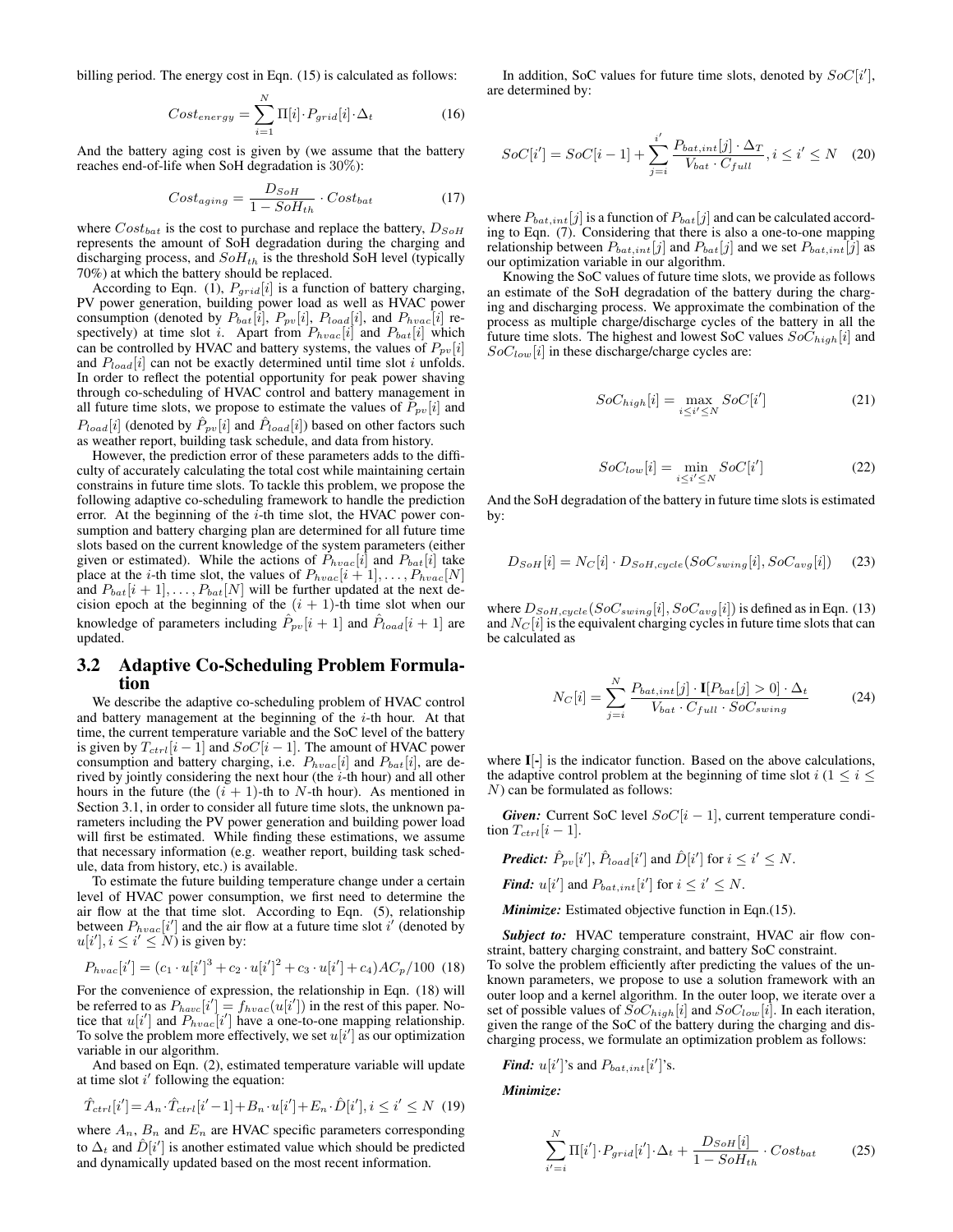#### *Subject to:*

$$
P_{grid}[i'] = f_{grid}(P_{hvac}[i'], \hat{P}_{load}[i'], \hat{P}_{pv}[i'], P_{bat}[i']), \forall i' \quad (26)
$$

$$
C_n \cdot \hat{T}_{ctrl}[i'] \ge T_{lowBound}[i'] + \sigma, \forall i'
$$
 (27)

$$
C_n \cdot \hat{T}_{ctrl}[i'] \le T_{upBound}[i'] - \sigma, \forall i'
$$
\n
$$
P_{buc}[i'] = f_{buc}(u[i']) \cdot \forall i'
$$
\n(29)

$$
P_{hvac}[i'] = f_{hvac}(u[i'], \forall i'
$$
\n
$$
U_{t} = \langle \langle \langle \langle u[i' \rangle \rangle \rangle \rangle \langle U_{t} \rangle = \langle \langle \langle u[i' \rangle \rangle \rangle \langle U_{t} \rangle \langle U_{t} \rangle = \langle \langle \langle u[i' \rangle \rangle \rangle \langle U_{t} \rangle
$$
\n
$$
(3)
$$

$$
U_{lowBound} \le u[i'] \le U_{upBound}, \forall i'
$$
(30)  

$$
B_{1i'} = f \quad (B_{1i'}]) \quad \forall i'
$$
(31)

$$
P_{bat}[i'] = f_{bat}(P_{bat,int}[i']) , \forall i'
$$
\n
$$
= \langle P_{bat}[i'] \rangle \langle P_{bat, int}[i'] \rangle
$$
\n
$$
(31)
$$
\n
$$
(32)
$$

$$
-P_{bat,max,D} \le P_{bat}[i'] \le P_{bat,max,C}, \forall i'
$$
(32)  

$$
SoC[i'] = SoC[i-1] + \sum_{i'} \frac{P_{bat,init}[j] \cdot \Delta_T}{P_{bat,init}[j] \cdot \Delta_T}, \forall i'
$$
(33)

$$
[i'] = Soc[i-1] + \sum_{j=i}^{i'} \frac{P_{bat, int}[j] \cdot \Delta_T}{V_{bat} \cdot C_{full}}, \forall i'
$$
 (33)

 $SoC[N] \ge SoC_{ini}$  (34)

$$
SoC_{low} \le SoC[i'] \le SoC_{high}, \forall i'
$$
\n(35)

Eqn. (26) is the relationship in the system power flow. Eqn. (27)- (30) are HVAC related constraints. Constraints (27) and (28) ensure that the building stays at comfortable temperature zone. Notice that  $\sigma$ is a parameter that accounts for the prediction error of  $\hat{D}[i']$ , and can be set proportional to  $T_{upBound}[i'] - T_{lowBound}[i']$ . Constraint (29) captures the relationship between the HVAC air flow and HVAC power consumption and constraint (29) sets air flow upper bound and lower bound. Eqn. (31)-(35) are battery related constraints. Constraint (31) captures the relation between the input power from the DC bus and the energy change inside the battery. Constraint (32) sets the bounds for the total charging and discharging power of the battery. Constraint (33) calculates the SoC level of the battery for each future time slot. Constraint (34) ensures that the SoC reaches at least the initial SOC level at the end of the billing cycle. And constraint (35) ensures that the SoC of the battery will not go beyond the SoC bound set in the outer loop in future time slots.

In order to solve the kernel optimization problem, we first eliminate constraints (31) and (26) by substituting  $P_{bat}$  in Eqn. (26) using (31) and substitute  $P_{grid}$  in the objective function using Eqn. (26). Then all the inequality constraints are convex and all the remaining equality constraints are affine. As mentioned in Section 2.3.1,  $f_{bat}$  is a convex function. Noticing that usually we have  $c_1 < 0$ ,  $c_2 > 0$ , and  $c_1 \ll c_2$  (an example can be found in [16]), it can also be proved that  $\overline{P}_{have}[i']$  in Eqn. (18) is a convex function of  $u[i']$  when  $\overline{u}[i'] \leq \frac{c_2}{3c_1}$ . Therefore, we can set  $\frac{c_2}{3c_1}$  as an additional upper bound for  $u[i']$  to make  $P_{have}[i']$  a convex function of  $u[i']$  over its domain without significantly change the original feasible set. In addition,  $D_{SoH}[i]$  in Eqn. (23) is a convex function of  $P_{bat}[i]$ 's. Finally, the objective function in (25) is a convex increasing function of  $P_{hvac}[i']$ 's,  $P_{bat}$ 's, and  $D_{SoH}[i]$ . According to [24], the objective function in (25) is a convex function of all decision variables. Based on aforementioned conclusions, we know that the kernel problem can be solved efficiently using standard convex optimization tools such as CVX [25].

Because the kernel algorithm can be solved with polynomial time complexity and the outer loop can be achieved by a search algorithm (an exhaustive search in the worst case), the overall time complexity of the algorithm is pseudo-polynomial.

# 4. EXPERIMENTAL RESULT

#### 4.1 Simulation Setup

In the simulations, we consider a day-ahead utility market where the time-of-use electricity prices are pre-announced at the beginning of each day, and we take one day as the billing period. The scheduling decisions of both the battery storage and the HVAC system are updated at the beginning of each hour, i.e.,  $\Delta_t$  is set to one hour. We adopt the electricity pricing policy from Consolidated Edison Company<sup>1</sup> where energy usage from 10a.m.-10p.m. is charged with a peak price, while energy usage in other hours are charged with an off-peak price.

The building temperature model as in Eqn. (19) is extracted from a building located at 1084 Columbia Ave., Irvine, California, USA. The relationship between the HVAC power consumption and the HVAC air flow in Eqn. (18) from [16] is used. The peak power of the HVAC system is set to 100kW. Because of difference in the size of the building,

we use a modified set of parameters listed below:

$$
c_1 = -3.8784 \times 10^{-5}, c_2 = 0.0108
$$
  

$$
c_3 = -0.48, c_4 = 59.2
$$

A realistic residential PV generation system is considered, and we use PV power profiles measured at Duffield, VA, in the year 2007. The peak power generation of the PV panel is set to 20 kW. The power consumption of loads other than the HVAC ( $P_{load}[i]$ ) is assumed to follow a uniform distribution between 5kW and 15kW. The predicted values of  $\hat{P}_{pv}[i]$ ,  $\hat{P}_{load}[i]$ , and external disturbance  $(\hat{D}_n[i])$  are assumed to have a maximum of  $\pm 20\%$  prediction error. To model the rate capacity effect of the battery, we set factors  $\beta_c$  and  $\beta_d$  to 1.15 and 0.85, respectively. The parameters to calculate the SoH degradation as in Eqn. (13) are from [23]. The battery cost is set to \$400/kWh. The power conversion efficiencies ( $\eta_1$ ,  $\eta_2$ , and  $\eta_3$ ) are set to 90%.

#### 4.2 Simulation Results

We first study the impact of battery storage capacity on the potential of building energy cost saving. Figure 4 shows the daily total costs (measured as the electricity bill plus the cost associated with battery aging, as described in Eqn. (15)) with different battery capacities (varying from 60kWh to 360kWh). Electricity prices in June 2014 from Consolidated Edison Company are used where the electricity price is \$0.3032/kWh during peak hours and \$0.0116 during offpeak hours. The proposed optimization framework is compared with two baseline schemes. In the first baseline scheme, the scheduling of HVAC system is performed without any available battery energy storage (marked as "No-Bat"), and in the second baseline scheme, a greedy algorithm is used to schedule the HVAC air flow and the battery charging/discharging (marked as "Greedy"). In the greedy algorithm, the battery will be charged to the maximal SoC level during off-peak hours, and discharged to the minimal SoC level during peak hours. One can observe that the proposed co-scheduling algorithm



Figure 4: Relationship between daily cost and battery storage capacity for our proposed algorithm and two baseline schemes.

consistently achieves lower costs compared with both the "No-Bat" and "Greedy" schemes. Please note that the greedy algorithm can achieve a reasonable performance if the rate capacity effect and the SoH degradation of the battery do not exist because it can store a maximum amount of energy and use it in peak hours. However, it can be observed from Figure 4 that this is not the case when a realistic battery model is considered. In addition, the benefit of the proposed algorithm becomes even more significant with the increase of battery storage capacity. With a battery storage capacity of 60kWh, the proposed algorithm and the greedy algorithm achieve \$35.34/d and \$31.29/d cost saving, respectively, compared with the "No-Bat" case. When the battery energy capacity reaches 360kWh, the cost saving of the proposed algorithm achieves an increase of 43% to \$50.22/d, while the cost saving of the greedy algorithm only increases by 5.8% to \$33.14/d. The internal energy increasing rates of the battery  $(P_{bat,int})$  with 180kWh of battery storage capacity are shown in Figure 5. As can be seen from this figure, large charging/discharging power is avoided in the proposed algorithm since the realistic battery model including the rate capacity effect and the SoH degradation is properly accounted for. We also conduct a study on the impact of energy prices, and Fig-

<sup>1</sup> http://www.coned.com/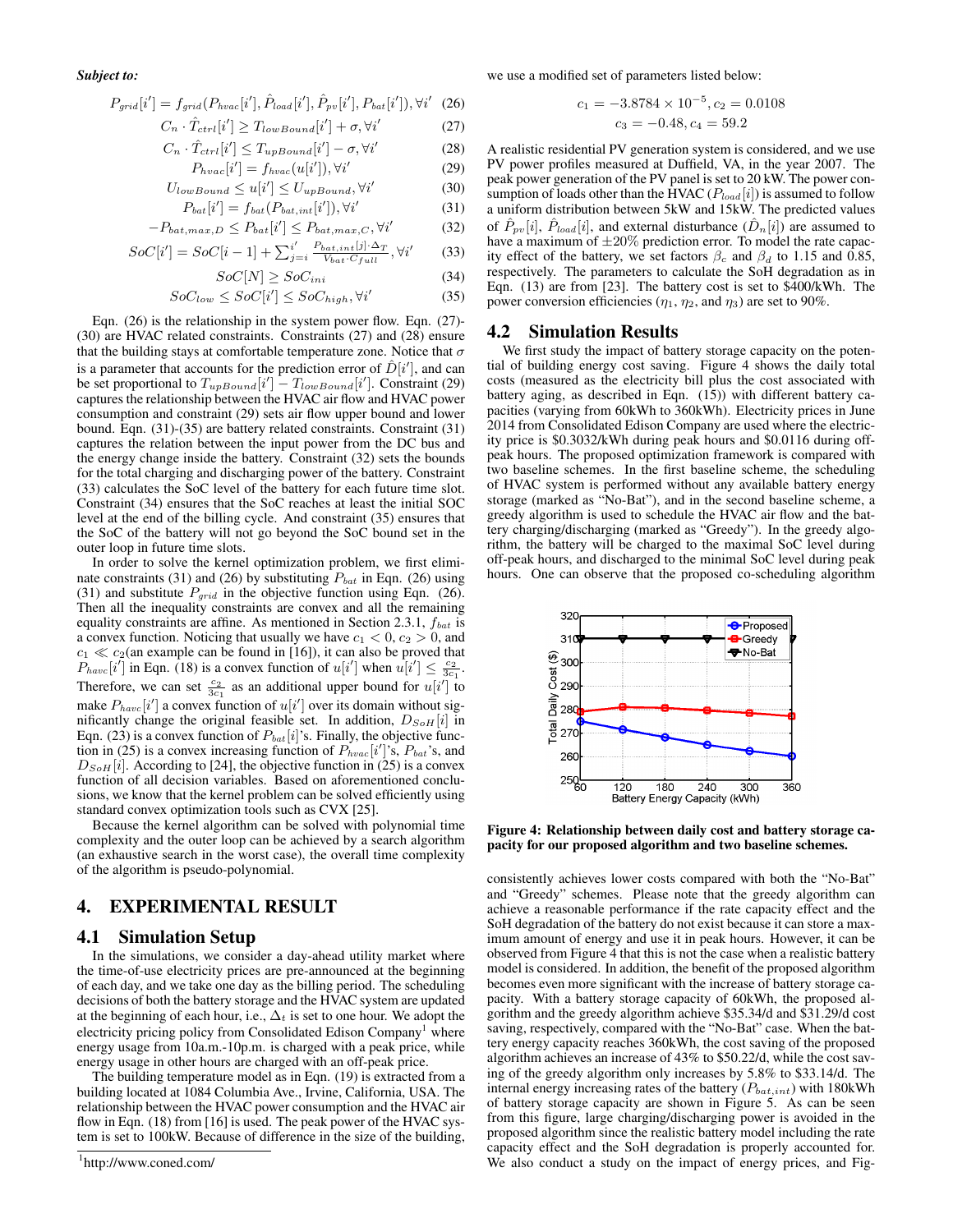

Figure 5: Battery daily charge/discharge schedule.

ure 6 shows the equivalent daily cost under different dynamic pricing functions where the electricity price during off-peak hours stays at \$0.0116/kWh while the electricity price during peak hours varies from \$0.2500/kWh to \$0.4000/kWh. The proposed algorithm also consistently achieves lower costs compared with both base line schemes with a cost reduction from 5% to 15%. The cost reduction rate stays the same with the change of peak hour energy price, indicating that the good performance of our proposed algorithm can be achieved under different dynamic pricing functions.



Figure 6: Relationship between daily cost and peak hour energy price for our proposed algorithm and two baseline schemes.

# 5. CONCLUSION

In this paper, the optimal co-scheduling problem of HVAC control and battery management is considered for energy-efficient buildings under a complete building power system and a dynamic energy pricing policy. In this problem, the degradation of battery SoH during the charging/discharging process is taken into consideration based on an accurate SoH modeling. The total cost function therefore becomes the summation of the electricity bill charged by the power grid and the extra cost associated with the aging of battery. An optimal coscheduling algorithm is presented that adaptively adjusts its current building temperature condition and always makes the optimal building air flow control and battery charging/discharging decisions in the future time slots based on the most updated information. The proposed algorithm also accurately accounts for the power loss during the charging and discharging process of batteries, especially the rate capacity effect, and in AC-DC or DC-DC power conversion circuits, which is often neglected in the reference work. Experimental results demonstrate that the proposed optimal co-scheduling algorithm minimizes the combination of building electricity bill and battery aging cost. In our simulations, realistic data for PV energy generation and dynamic energy prices are used, and both HVAC and energy storage modeling come from actual experiments. The experimental results can serve practical purpose.

# 6. ACKNOWLEDGEMENT

This work is supported by the Software and Hardware Foundations program of the NSF's Directorate for Computer & Information Science & Engineering.

# 7. REFERENCES

- [1] "Building energy data book of doe," http://buildingsdatabook.eren.doe.gov, Feb. 2012.
- [2] Y. Ma, F. Borrelli, B. Hencey, B. Coffey, S. Bengea, and P. Haves, "Model predictive control for the operation of building cooling systems," *Control Systems Technology, IEEE Transactions on*, vol. 20, no. 3, pp. 796–803, 2012.
- [3] M. Maasoumy, Q. Zhu, C. Li, F. Meggers, and A. Vincentelli, "Co-design of control algorithm and embedded platform for building hvac systems," in *Cyber-Physical Systems (ICCPS), 2013 ACM/IEEE International Conference on*. IEEE, pp. 61–70.
- [4] M. Maasoumy and A. Sangiovanni-Vincentelli, "Total and peak energy consumption minimization of building hvac systems using model predictive control," *IEEE Design & Test of Computers*, vol. 29, no. 4, 2012.
- [5] T. Wei, T. Kim, S. Park, Q. Zhu, S. X.-D. Tan, N. Chang, S. Ula, and M. Maasoumy, "Battery management and application for energy-efficient buildings," in *Design Automation Conference (DAC), 2014 51st ACM/EDAC/IEEE*. IEEE, 2014, pp. 1–6.
- [6] J. Tu, L. Lu, M. Chen, and R. K. Sitaraman, "Dynamic provisioning in next-generation data centers with on-site power production," in *Proceedings of the fourth international conference on Future energy systems*. ACM, 2013, pp. 137–148.
- [7] J. A. Muckstadt and R. C. Wilson, "An application of mixed-integer programming duality to scheduling thermal generating systems," *Power Apparatus and Systems, IEEE Transactions on*, no. 12, 1968.
- [8] M. Chen and G. A. Rincon-Mora, "Accurate electrical battery model capable of predicting runtime and iv performance," *Energy conversion, ieee transactions on*, vol. 21, no. 2, pp. 504–511, 2006.
- [9] T. Cui, Y. Wang, S. Chen, Q. Zhu, S. Nazarian, and M. Pedram, "Optimal control of pevs for energy cost minimization and frequency regulation in the smart grid accounting for battery state-of-health degradation," in *Proceedings of the 52nd Annual Design Automation Conference*. ACM, 2015, p. 134.
- [10] A. Ipakchi and F. Albuyeh, "Grid of the future," *Power and Energy Magazine, IEEE*, vol. 7, no. 2, pp. 52–62, 2009.
- [11] K. Shimizu, T. Masuta, Y. Ota, and A. Yokoyama, "Load frequency control in power system using vehicle-to-grid system considering the customer convenience of electric vehicles," in *Power System Technology (POWERCON), 2010 International Conference on*. IEEE, 2010, pp. 1–8.
- [12] "Renewable 2013 global status report (gsr)," http://www.ren21.net/ren21activities/globalstatusreport.aspx.
- [13] C. O. Adika and L. Wang, "Autonomous appliance scheduling for household energy management," *Smart Grid, IEEE Transactions on*, vol. 5, no. 2, pp. 673–682, 2014.
- [14] J. Li, Y. Wang, T. Cui, S. Nazarian, and M. Pedram, "Negotiation-based task scheduling to minimize user's electricity bills under dynamic energy prices," in *Green Communications (OnlineGreencomm), 2014 IEEE Online Conference on*, Nov 2014, pp. 1–6.
- [15] J. Li, Y. Wang, X. Lin, S. Nazarian, and M. Pedram, "Negotiation-based task scheduling and storage control algorithm to minimize user's electric bills under dynamic prices," in *Design Automation Conference (ASP-DAC), 2015 20th Asia and South Pacific*. IEEE, 2015, pp. 261–266.
- [16] M. Maasoumy, C. Rosenberg, A. Sangiovanni-Vincentelli, and D. S. Callaway, "Model predictive control approach to online computation of demand-side flexibility of commercial buildings hvac systems for supply following," in *American Control Conference (ACC), 2014*. IEEE, 2014, pp. 1082–1089.
- [17] D. Linden and T. Reddy, "Handbook of batteries, 2002."
- [18] W. Peukert, "An equation for relating capacity to discharge rate," *Electrotech, Z.*, vol. 18, p. 287, 1897.